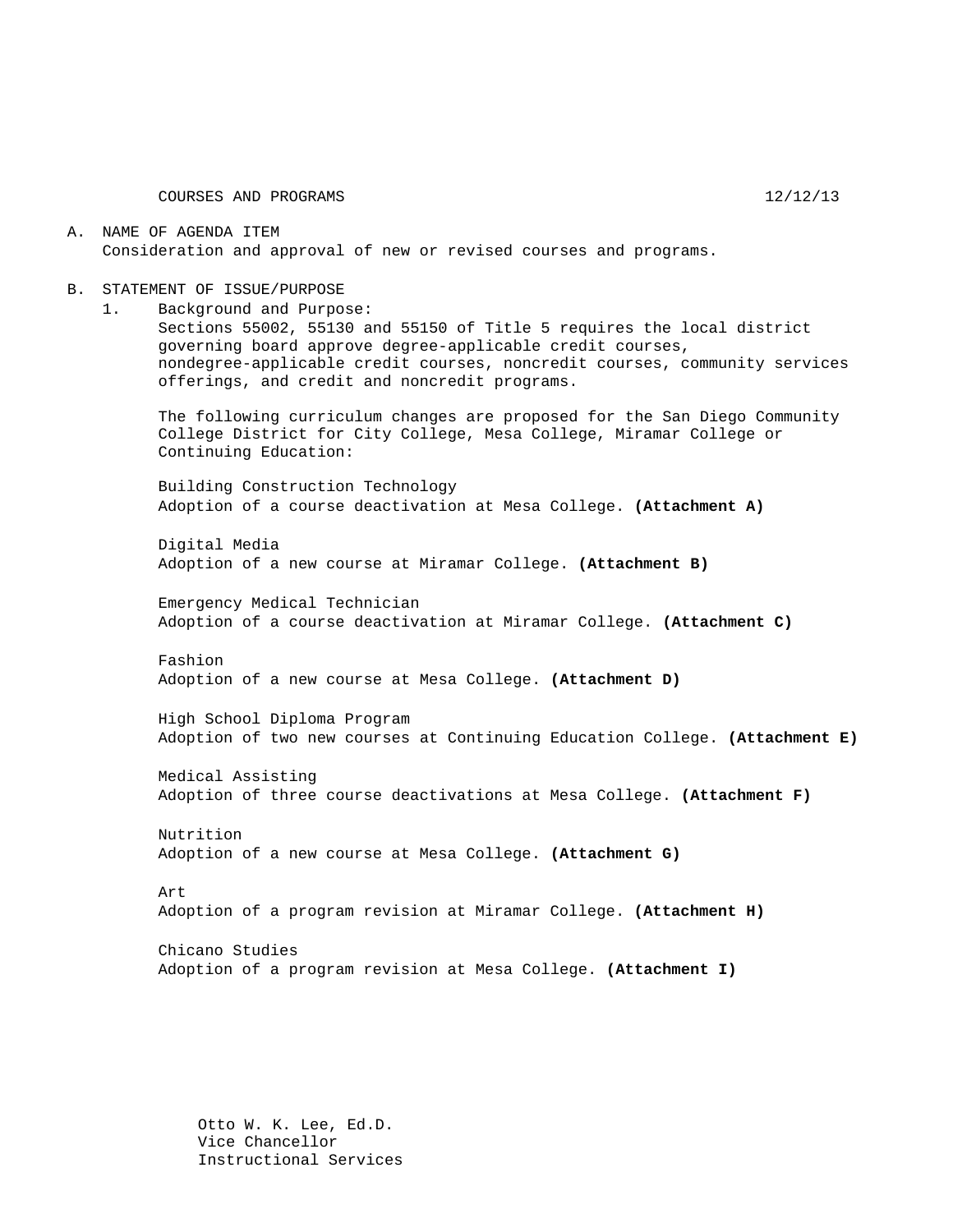COURSES AND PROGRAMS 12/12/13

B.STATEMENT OF ISSUE/PURPOSE (continued) 1. Background and Purpose: (continued)

> Consumer and Nutrition Studies Adoption of a program revision at Mesa College. **(Attachment J)**

High School Diploma Program Adoption of a program revision at Continuing Education. **(Attachment K)**

Liberal Arts and Sciences Adoption of a program revision at Mesa College. **(Attachment L)**

Medical Assisting Adoption of a program deactivation at Mesa College. **(Attachment M)**

- 2. Cost and Funding There is no additional cost to the District.
- C. PROPOSAL

The Board of Trustees hereby grants authority to take the action outlined in Part A.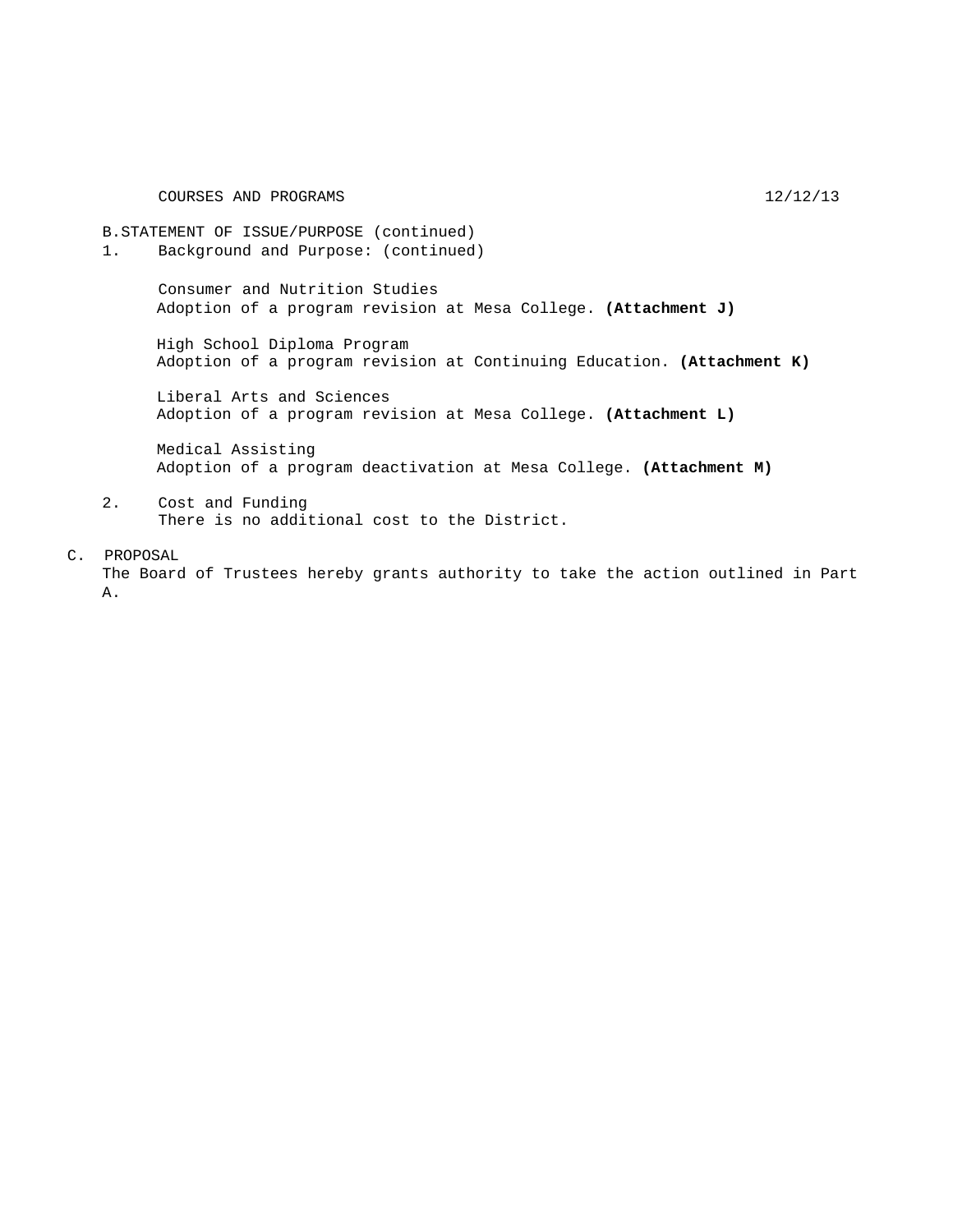Adoption of a course deactivation at Mesa College.

Proposed course deactivation at Mesa College:

#### **230 Construction Practices III**

### **48 - 54 hours lecture, 48 - 54 hours lab, 4 units Grade Only**

*Advisory*: English 48, English 49 and Mathematics 34A, each with a grade of "C" or better, or equivalent or Assessment Skill Levels R5, W5 and M20; Building Construction Technology 170 with a grade of "C" or better, or equivalent. Practical application of building techniques in roof framing, stair building, door hanging, finish carpentry and the methodology involved in exterior, interior, wall coverings, painting and acoustical finishes. Includes blueprint interpretation, math and estimating. (FT)

Associate Degree Credit only and not Transferable.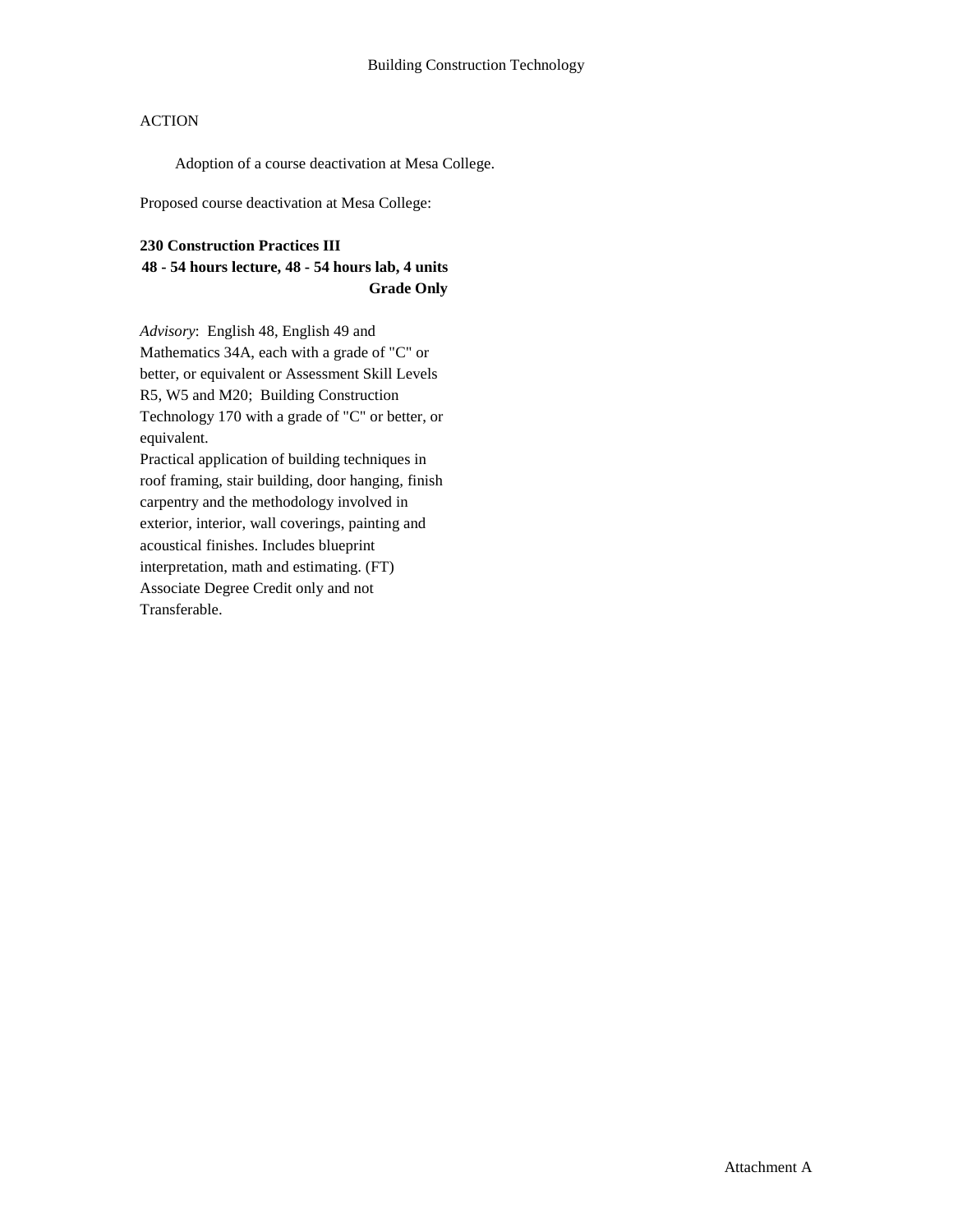Adoption of a new course at Miramar College.

Proposed new course at Miramar College:

### **180 Composition 01: Page Building Tools 24 - 27 hours lecture, 72 - 81 hours lab, 3 units Grade Only**

*Advisory:* English 47A or English 48 and English 49, each with a grade of "C" or better, or equivalent or Assessment Skill Levels R5 or W5; Mathematics 38 with a grade of "C" or better, or equivalent or Assessment Skill Level M30; Art-Fine Art 150B and Digital Media 160, each with a grade of "C" or better, or equivalent or Digital Media 160A, Digital Media 160B and Digital Media 170, each with a grade of "C" or better, or equivalent or Digital Media 170A, Digital Media 170B and Art-Graphic Design 106, each with a grade of "C" or better, or equivalent. This course is an introduction to building distinctive, attractive, and meaningful pages composed with typographic, raster art, and vector graphic elements. Students produce effective graphic solutions for the current local market: periodicals, web sites, direct marketing, and corporate or institutional communications. Major topics include page structure (grids based on international screen and press standards) and readability (layouts based on human factors) using composition software such as InDesign®, Dreamweaver®, and Keynote®/PowerPoint®. This course is intended for students majoring in Graphics or those seeking a foundation in page design. (FT) Associate Degree Credit & transfer to CSU.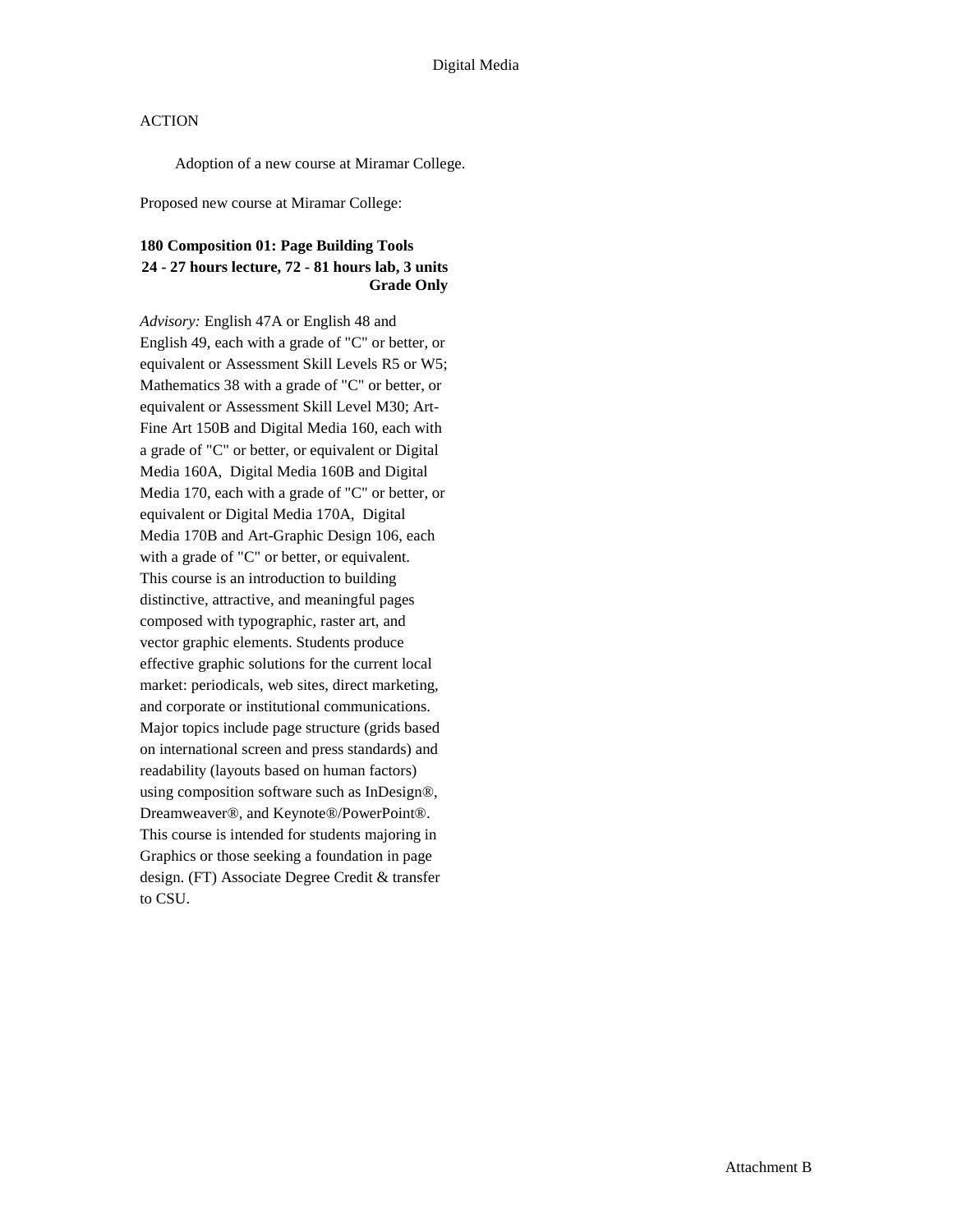Adoption of a course deactivation at Miramar College.

Proposed course deactivation at Miramar College:

### **142 Special Problems in Field Internship**

**144 - 270 hours lab, 3-5 units Pass/No Pass**

*Advisory:* English 48 and English 49, each with a grade of "C" or better, or equivalent or Assessment Skill Levels R5 and W5. *Limitation on Enrollment:* Must obtain an Add Code from the instructor for enrollment. Health and safety. Student must have previously enrolled in Emergency Medical Technician 166 or 168 and be participating in a field or clinical internship.

This course provides students with the skills and knowledge they need to complete the clinical or field internship of paramedic training. It provides an extension for the field or clinical internship and allows a maximum of ten shifts. This extension fulfills the 166 and 168 course obligations and requires an individual studentspecific contract. (FT) Associate Degree Credit & transfer to CSU.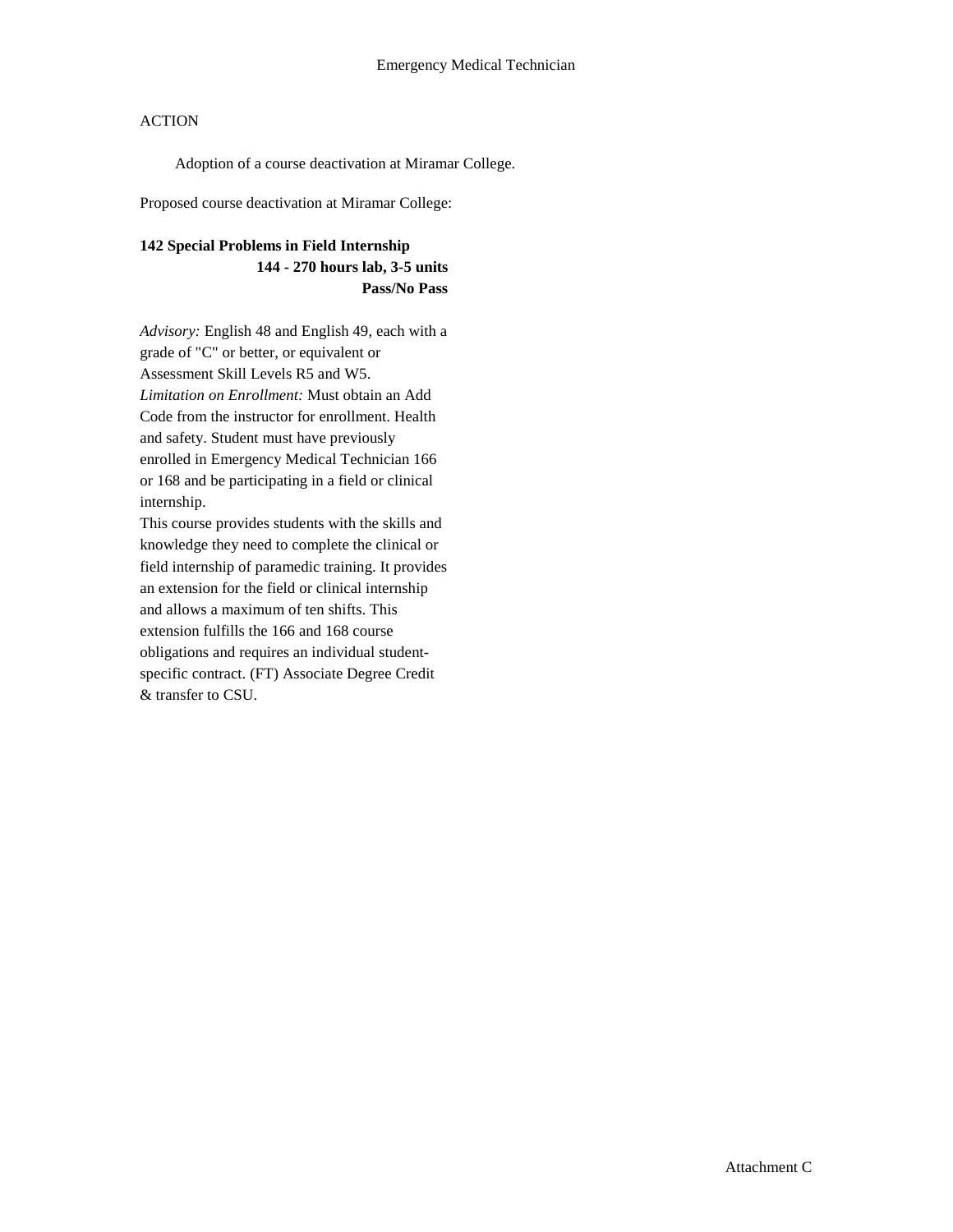Adoption of a new course at Mesa College.

Proposed new course at Mesa College:

### **156 International Fashion Field Studies 48 - 216 hours lab, 1-4 units Grade Only**

*Advisory:* English 101 with a grade of "C" or better, or equivalent or Assessment Skill Level R6 and W6.

This course is a field study of the international fashion industry. Emphasis is placed on visits to textile, manufacturing, design, merchandising and retail operations abroad. This course is designed for students majoring in fashion who wish to experience fashion from a global perspective. (FT) Associate Degree Credit & transfer to CSU.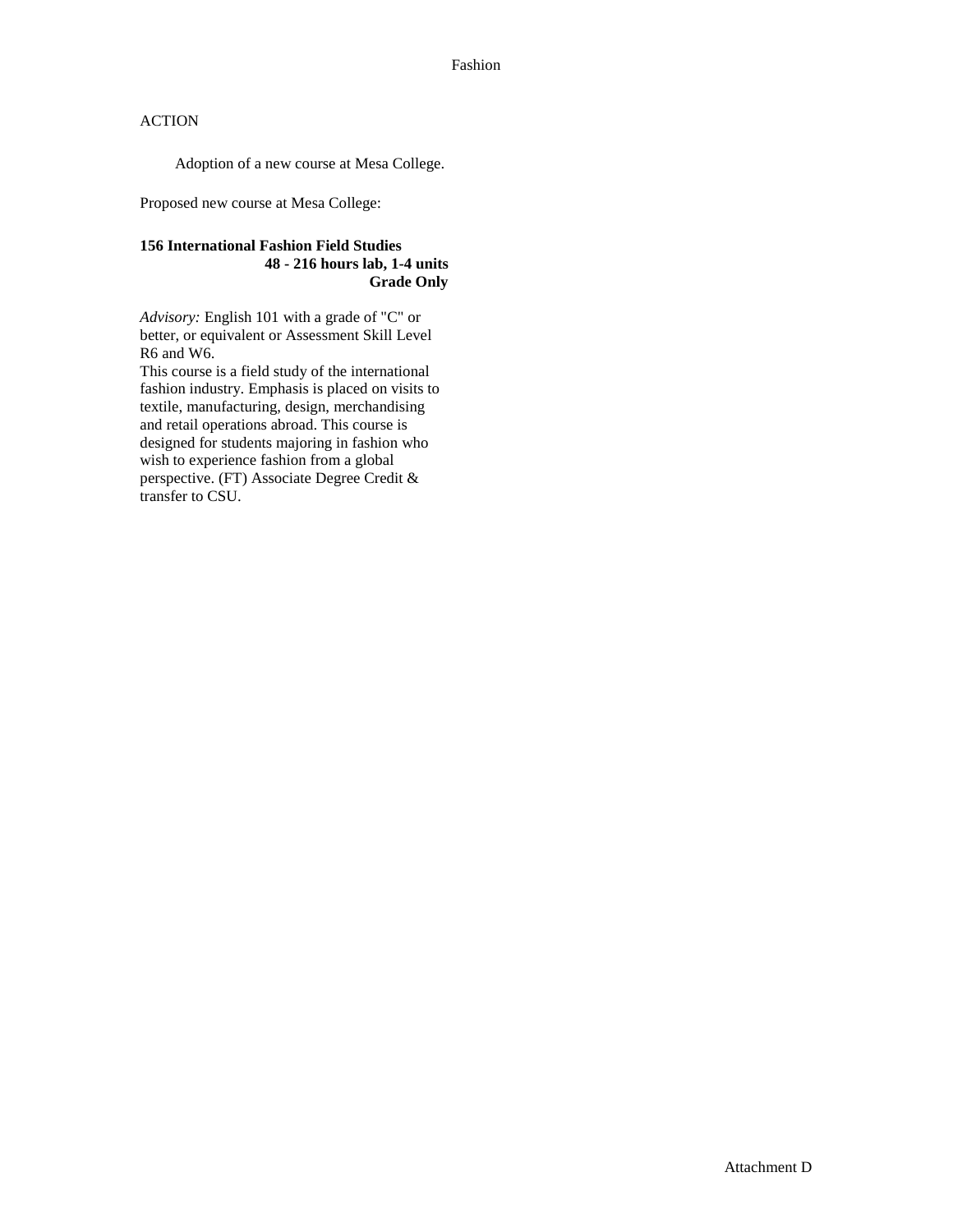Adoption of two new courses at Continuing Education.

Proposed new courses at Continuing Education:

#### **511 BIOLOGY 1**

This is the first course of a two course Biology series. Students will be introduced to biology and use experimentation and inquiry to explore the basic concepts of biological science. Cellular structure, function and structure of plants and animals, genetics, evolution, and ecological relationships will be covered. The laboratory component is online using virtual software. (FT)

### **512 BIOLOGY 2**

*Advisory*: HSDP 511 Biology 1 This is the second course of a two course Biology series. Students will use experimentation and inquiry to explore the basic concepts of biological science, including principles of classification, plant and animal diversity, and the functions of human systems. The laboratory component is online using virtual software. (FT)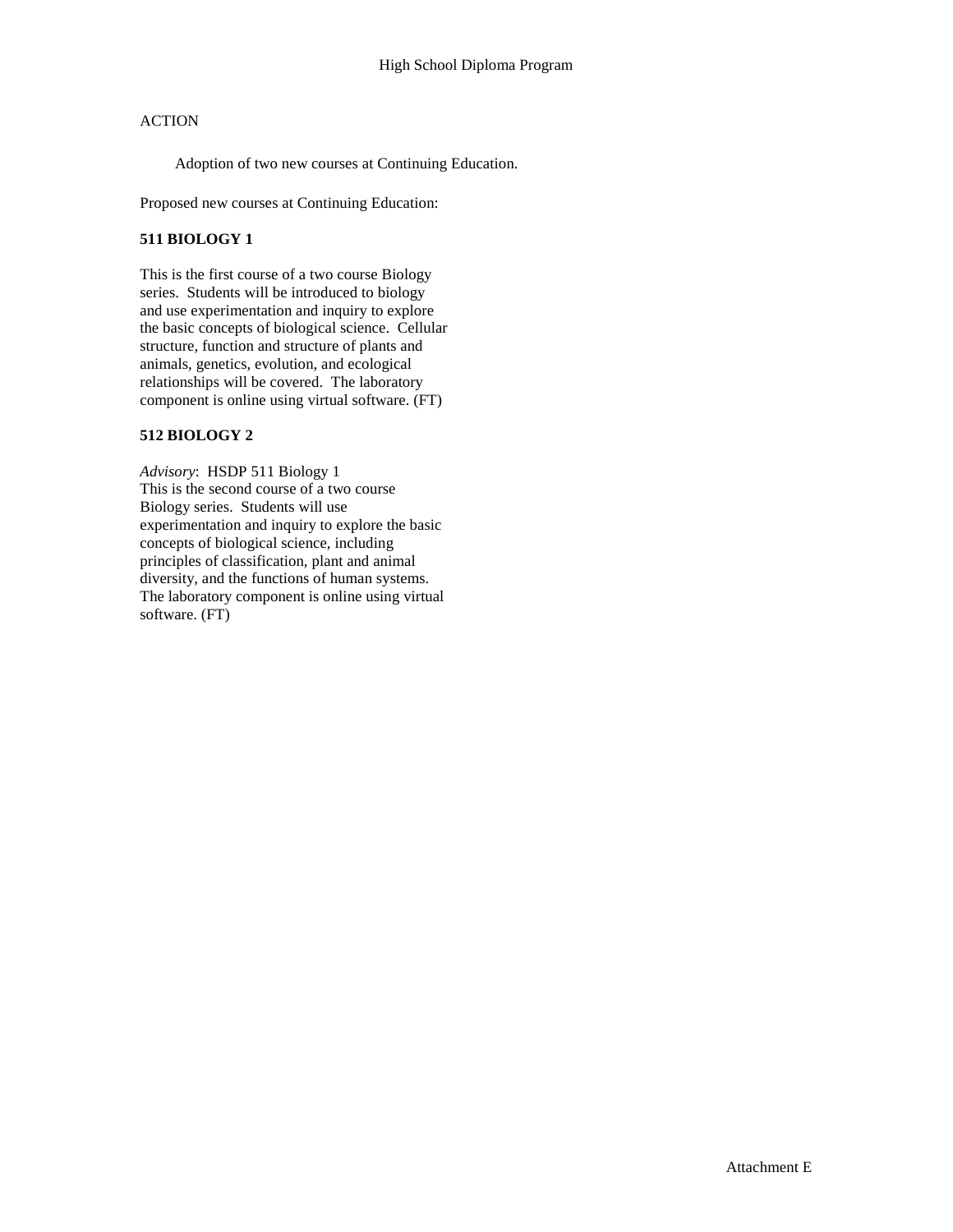Adoption of three course deactivations at Mesa College.

Proposed course deactivations at Mesa College:

#### **80 Basic Phlebotomy**

**64 - 72 hours lecture, 24 - 27 hours lab, 4.5 units Grade Only**

*Advisory:* English 48, English 49 and Mathematics 38, each with a grade of "C" or better, or equivalent or Assessment Skill Levels R5,W5 and M30.

*Limitation on Enrollment:* Special Admission must be admitted to program.

This course provides basic training in capillary puncture through didactic and clinical instruction as required by the State of California, Department of Health Services-Laboratory Field Services. The lecture portion of this course includes Anatomy and Physiology of the body systems with emphasis on the Circulatory System, Medical Terminology and Infection Control. The clinical component of this course provides students with hands-on training in capillary puncture. Students apply knowledge of theory to the clinical setting. This course is intended for students in the Phlebotomy Training Program. Upon successful completion of the Phlebotomy Training Program students are awarded a Certificate of Performance in Phlebotomy and may apply for State of California certification as a Certified Phlebotomy Technician 1 (CPT 1) and sit for the American Medical Technologists exam for Registered Phlebotomy Technician (RPT). (FT) Associate Degree Credit only and not Transferable.

### **85 Advanced Phlebotomy 48 - 54 hours lecture, 48 - 54 hours lab, 4 units Grade Only**

*Prerequisite:* Medical Assisting 80 with a grade of "C" or better, or equivalent. *Limitation on Enrollment:* Special Admission must be admitted to program. This course provides training in venipuncture through didactic and clinical instruction, including advanced training as required by the State of California, Department of Health Services-Laboratory Field Services. The lecture portion of this course includes advanced Infection Control and biohazards, risk factors and appropriate responses to complications, anatomical site selection, quality assurance, pre-analytical source of error and ethical and legal issues related to phlebotomy. The clinical component of this course provides students with hands-on training in venipuncture. Students apply knowledge of theory to the clinical setting. This course is intended for students in the Phlebotomy Training Program. Upon successful completion of the Phlebotomy Training Program students are awarded a Certificate of Performance in Phlebotomy and may apply for State of California certification as a Certified Phlebotomy Technician 1 (CPT 1) and sit for the American Medical Technologists exam for Registered Phlebotomy Technician (RPT). (FT) Associate Degree Credit only and not Transferable.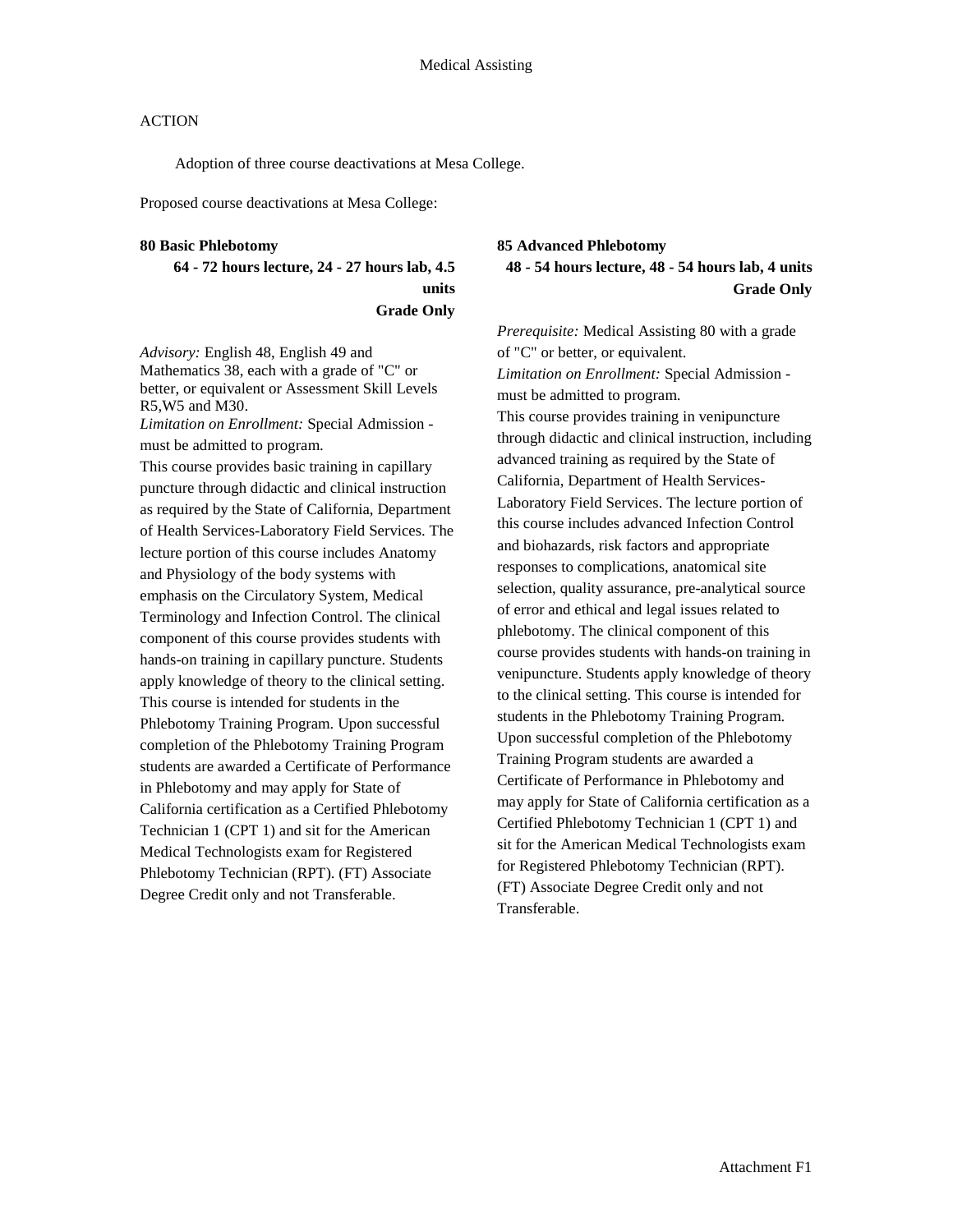#### **90 Phlebotomy Practicum**

### **75 - hours other, 1 units Grade Only**

*Prerequisite:* Medical Assisting 85 with a grade of "C" or better, or equivalent *Limitation on Enrollment:* Special Admission must be admitted to program. This course is an unpaid 75 hour clinical experience designed for students to gain additional experience in phlebotomy. Students complete 50-100 venipunctures, 25 capillary punctures and observe 2 arterial punctures at an appropriate clinical site. Students apply knowledge of theory to the clinical setting. This course is intended for students in the Phlebotomy Training Program. Upon successful completion of the Phlebotomy Training Program students are awarded a Certificate of Performance in Phlebotomy and may apply for State of California certification as a Certified Phlebotomy Technician 1 (CPT 1) and sit for the American Medical Technologists exam for Registered Phlebotomy Technician (RPT). (FT) Associate Degree Credit only and not Transferable.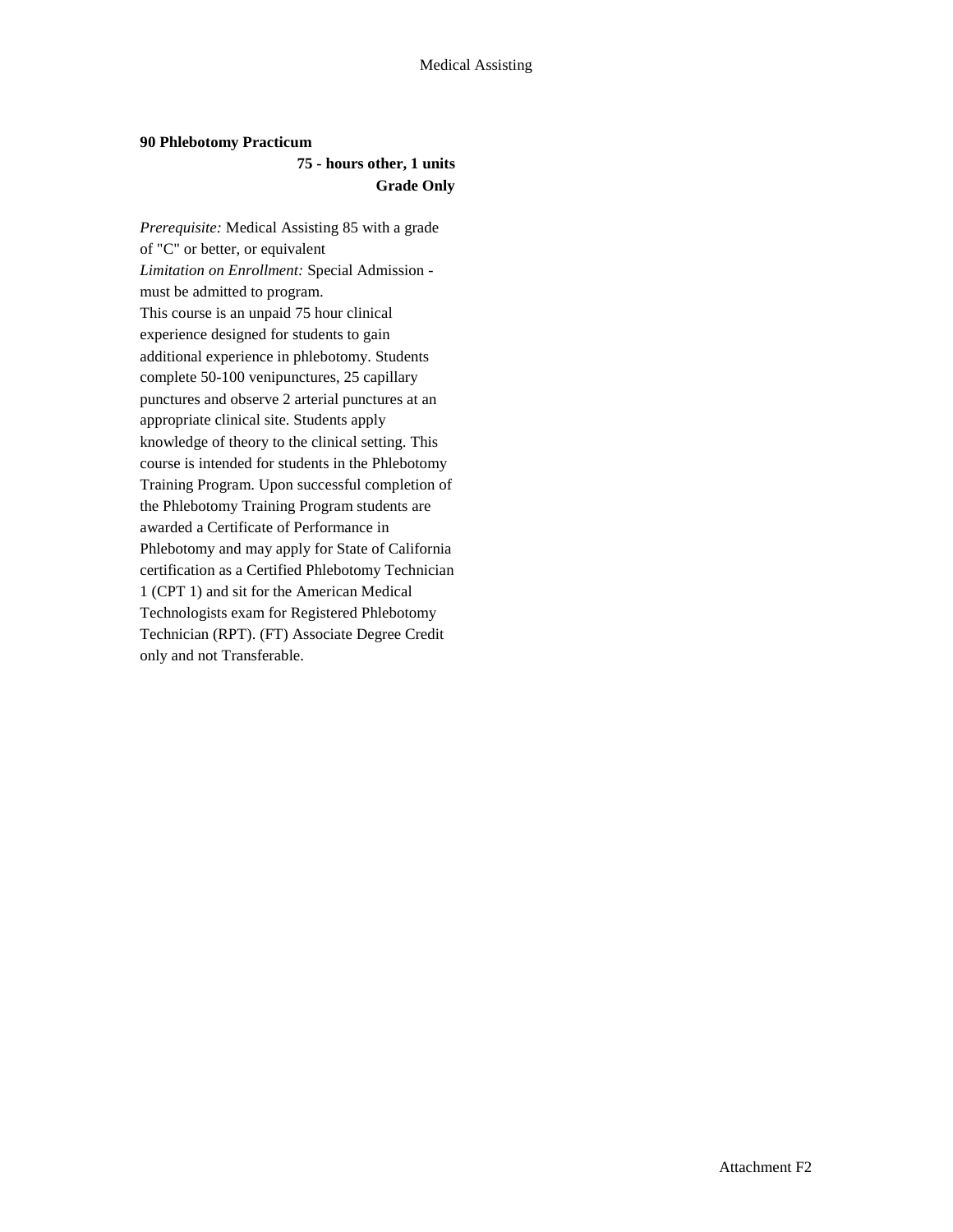Adoption of a new course at Mesa College.

Proposed new course at Mesa College:

# **199 Food Operations in Healthcare**

#### **Management**

**48 - 54 hours lecture, 3 units Grade Only**

*Corequisite: Completion of or concurrent enrollment in* Culinary Arts/Culinary Management 101 with a grade of "C" or better, or equivalent. *Advisory:* English 47A or English 48 and English 49 each with a grade of "C" or better, or equivalent or Assessment Skill Levels R5 and W5; Mathematics 38 with a grade of "C" or better, or equivalent or Assessment Skill Level M30 and Computer Business Technology 140 with a grade of "C" or better, or equivalent. This course is designed to provide students with a systematic approach to Healthcare food operations and management in the healthcare industry. Emphasis is placed on operational practices, menu development, sanitation and safety issues, facility design and equipment, employment laws, collective bargaining agreements and unions. Topics also include competitive trends, cultural changes, and financial acumen and budget development for healthcare facilities. This course is designed for students in the Dietary Service Supervisor Certificate and/or Nutrition. (FT) Associate Degree Credit & transfer to CSU.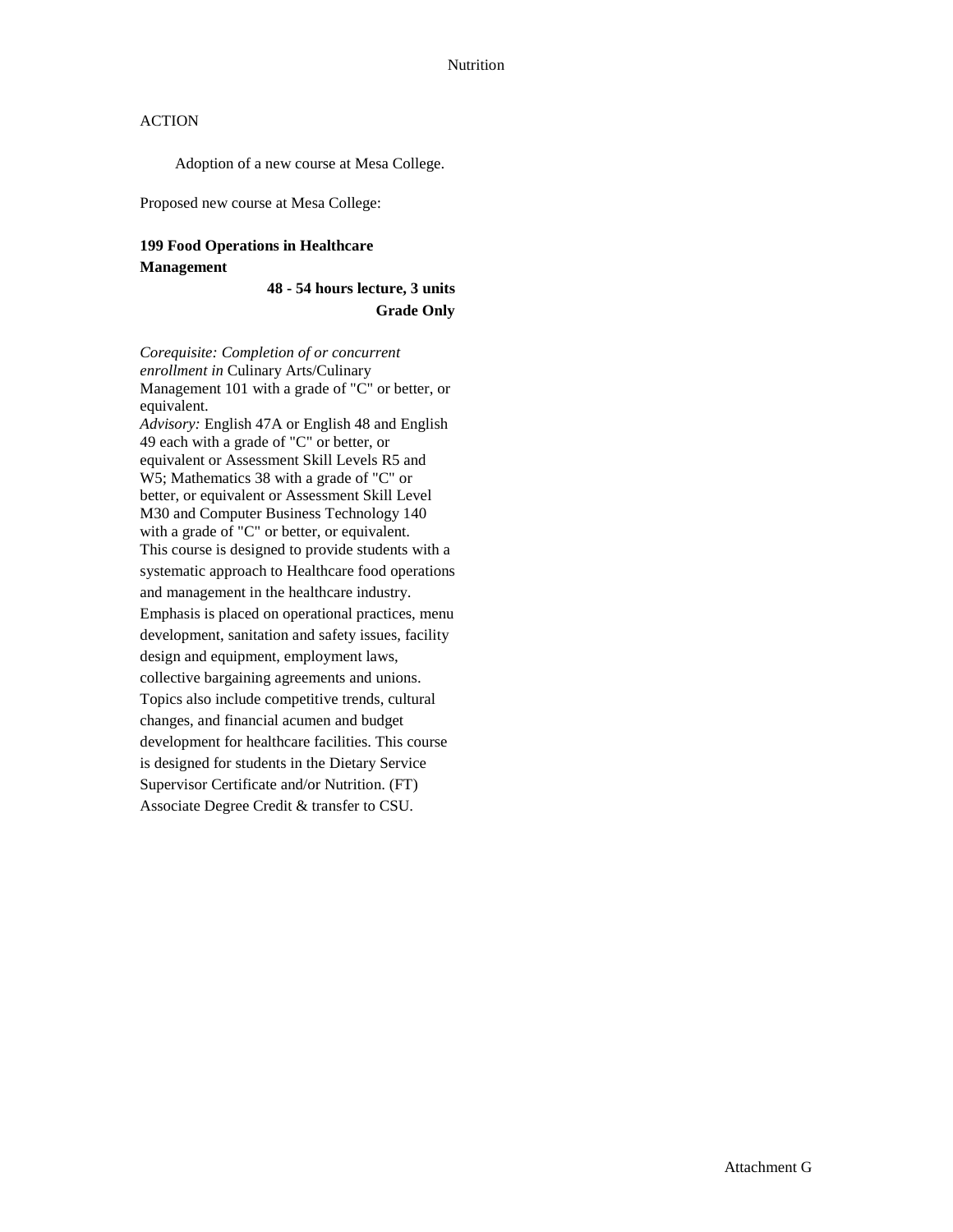Adoption of a program revision at Miramar College.

Proposed program revisions at Miramar College:

# **Certificate of Achievement Graphics**

| <b>Courses Required for the Major:</b><br><b>Units</b> |
|--------------------------------------------------------|
| ARTF 150A Two-Dimensional Design3                      |
| ARTF 150B Beginning Graphic Design3                    |
| ARTF 155A Freehand Drawing I3                          |
| ARTD 160 Vector Art 01: Illustration or                |
| <b>ARTD 160A Vector Art 01: Illustration</b>           |
| Tools and                                              |
| ARTD 160B Vector Art 01: Illustration Tasks3           |
| ARTD 170 Raster Art 01: Image Editing or               |
| ARTD 170A Raster Art 01A: Image Editing                |
| Tools and                                              |
| ARTD 170B Raster Art 01B: Image Editing                |
|                                                        |
| <b>ARTD 180 Composition 01: Page Building</b>          |
| Tools or                                               |
| ARTG 126 Intermediate Digital Media3                   |
| ARTD 181 Projects 01: Multi-modal                      |
|                                                        |
|                                                        |
|                                                        |
| ARTG 149 Studio Practices 3                            |
| Complete 6 units from the following list of            |

| elective courses:                         | Units |
|-------------------------------------------|-------|
|                                           |       |
| ARTF 155B Freehand Drawing II3            |       |
| ARTF 198A Introduction to Printmaking I 3 |       |
| ARTG 133 Intermediate Graphic Design II   |       |
|                                           |       |
| ARTG 290 Independent Study in Graphic     |       |
|                                           |       |
|                                           |       |
| ARTG 270 Work Experience in Graphic       |       |
|                                           |       |
| ARTD 158 Survey of Graphics Technology 3  |       |
| ARTG 118 Graphic Design History 3         |       |
| BUSE 100 Introduction to Business 3       |       |

BUSE 119 Business Communications ...............3

**Total Units = 36**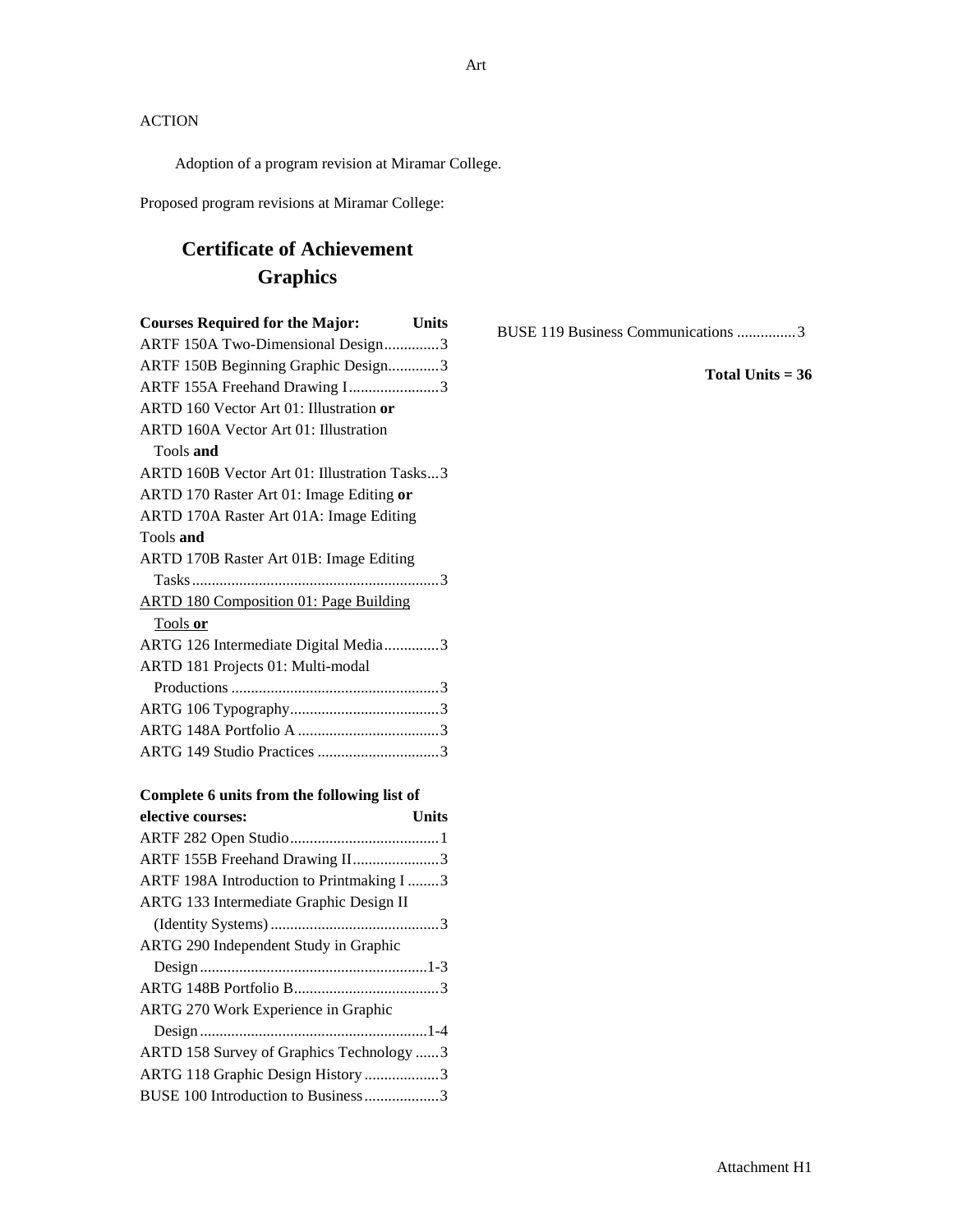# **Associate in Arts Graphics**

| <b>Courses Required for the Major:</b><br><b>Units</b> |
|--------------------------------------------------------|
| ARTF 150A Two-Dimensional Design3                      |
| ARTF 150B Beginning Graphic Design3                    |
| ARTF 155A Freehand Drawing I3                          |
| ARTD 160 Vector Art 01: Illustration or                |
| <b>ARTD 160A Vector Art 01: Illustration</b>           |
| Tools and                                              |
| ARTD 160B Vector Art 01: Illustration Tasks3           |
| ARTD 170 Raster Art 01: Image Editing or               |
| ARTD 170A Raster Art 01A: Image Editing                |
| Tools and                                              |
| ARTD 170B Raster Art 01B: Image Editing                |
|                                                        |
| <b>ARTD 180 Composition 01: Page Building</b>          |
| Tools or                                               |
| ARTG 126 Intermediate Digital Media3                   |
| ARTD 181 Projects 01: Multi-modal                      |
|                                                        |
|                                                        |
|                                                        |
| ARTG 149 Studio Practices 3                            |
|                                                        |

### **Complete 6 units from the following list of**

| elective courses:                        | Units |
|------------------------------------------|-------|
|                                          |       |
| ARTF 155B Freehand Drawing II3           |       |
| ARTF 198A Introduction to Printmaking I3 |       |
| ARTG 133 Intermediate Graphic Design II  |       |
|                                          |       |
| ARTG 290 Independent Study in Graphic    |       |
|                                          |       |
|                                          |       |
| ARTG 270 Work Experience in Graphic      |       |
|                                          |       |
| ARTD 158 Survey of Graphics Technology 3 |       |
| ARTG 118 Graphic Design History 3        |       |
| BUSE 100 Introduction to Business3       |       |
|                                          |       |

BUSE 119 Business Communications ...............3

**Total Units = 36**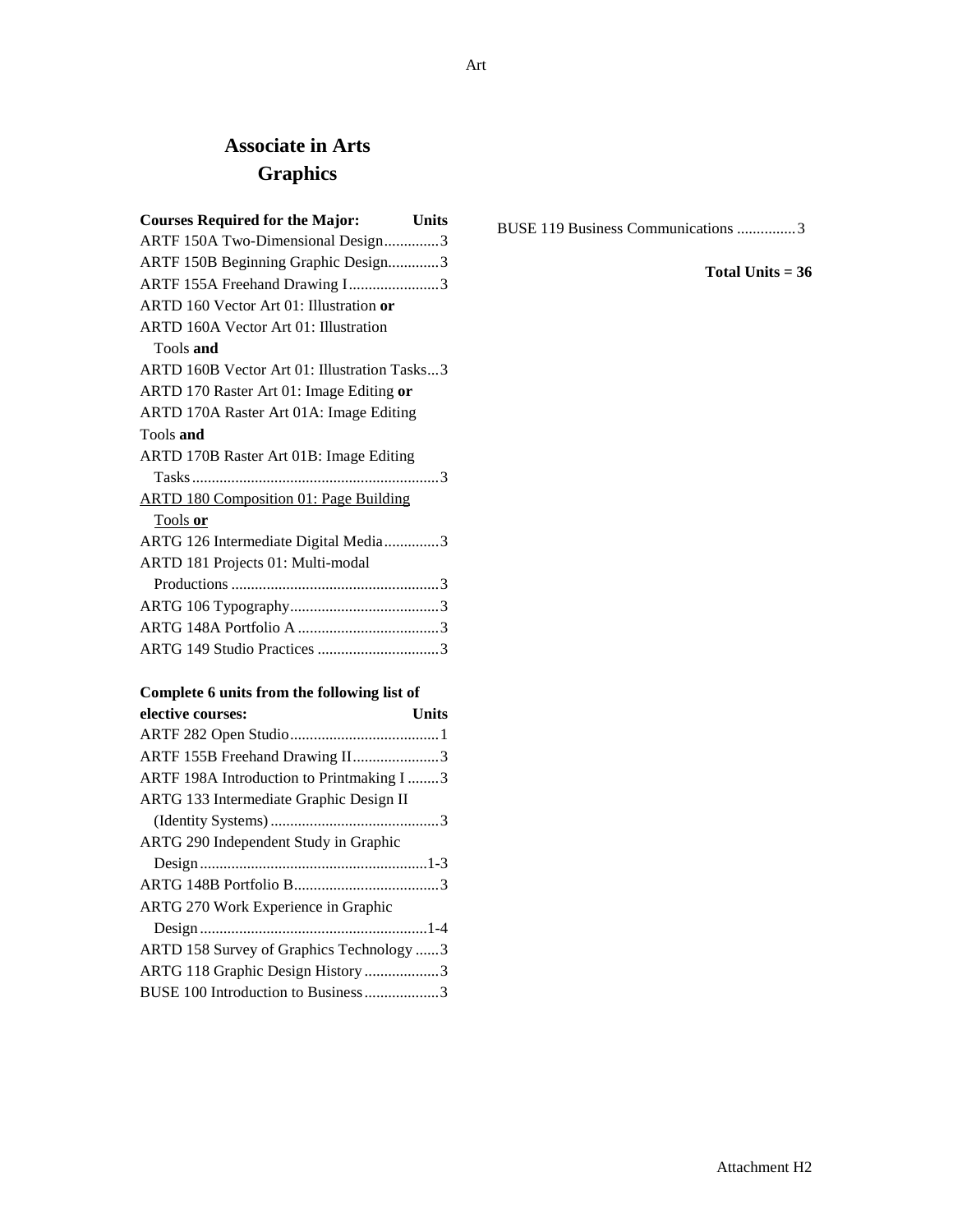Adoption of a program revision at Mesa College.

Proposed program revision at Mesa College:

# **Associate in Arts Chicana and Chicano Studies**

| <b>Courses Required for the Major:</b>                   | <b>Units</b> |
|----------------------------------------------------------|--------------|
| CHIC 110A Introduction to Chicano Studies or             |              |
| CHIC 110B Introduction to Chicano Studies  3             |              |
| <b>CHIC 130 Mexican Literature in Translation or</b>     |              |
| CHIC 135 Chicana/o Literature3                           |              |
| CHIC 141A United States History from a                   |              |
|                                                          |              |
| CHIC 141B United States History from a                   |              |
|                                                          |              |
| <b>CHIC 203 Introductory Spanish for Spanish</b>         |              |
|                                                          |              |
| CHIC 204 Intermediate Spanish for Spanish                |              |
|                                                          |              |
|                                                          |              |
| SPAN 201 Third Course in Spanish or                      |              |
| SPAN 202 Fourth Course in Spanish or                     |              |
| SPAN 215 Spanish for Spanish Speakers I or               |              |
| <b>SPAN 216 Spanish for Spanish Speakers II5</b>         |              |
| Select three six units from the following: Units         |              |
| CHIC 170 La Chicana or                                   |              |
| $CUMC(201)$ $D_{11}$ $C_1$ $1 \ldots C_1$ $L_{11}$ $C_2$ |              |

# CHIC 201 Pre-Columbian Cultures of

| MesoAmerica or                             |
|--------------------------------------------|
| <b>ENGL 101 Reading and Composition or</b> |
| COMS 103 Oral Communication.               |
| CHIC 190 Chicano Images in Film or         |
| CHIC 210 Chicano Culture or                |
| CHIC 230 Chicano Art                       |

**Total Units = 28 20**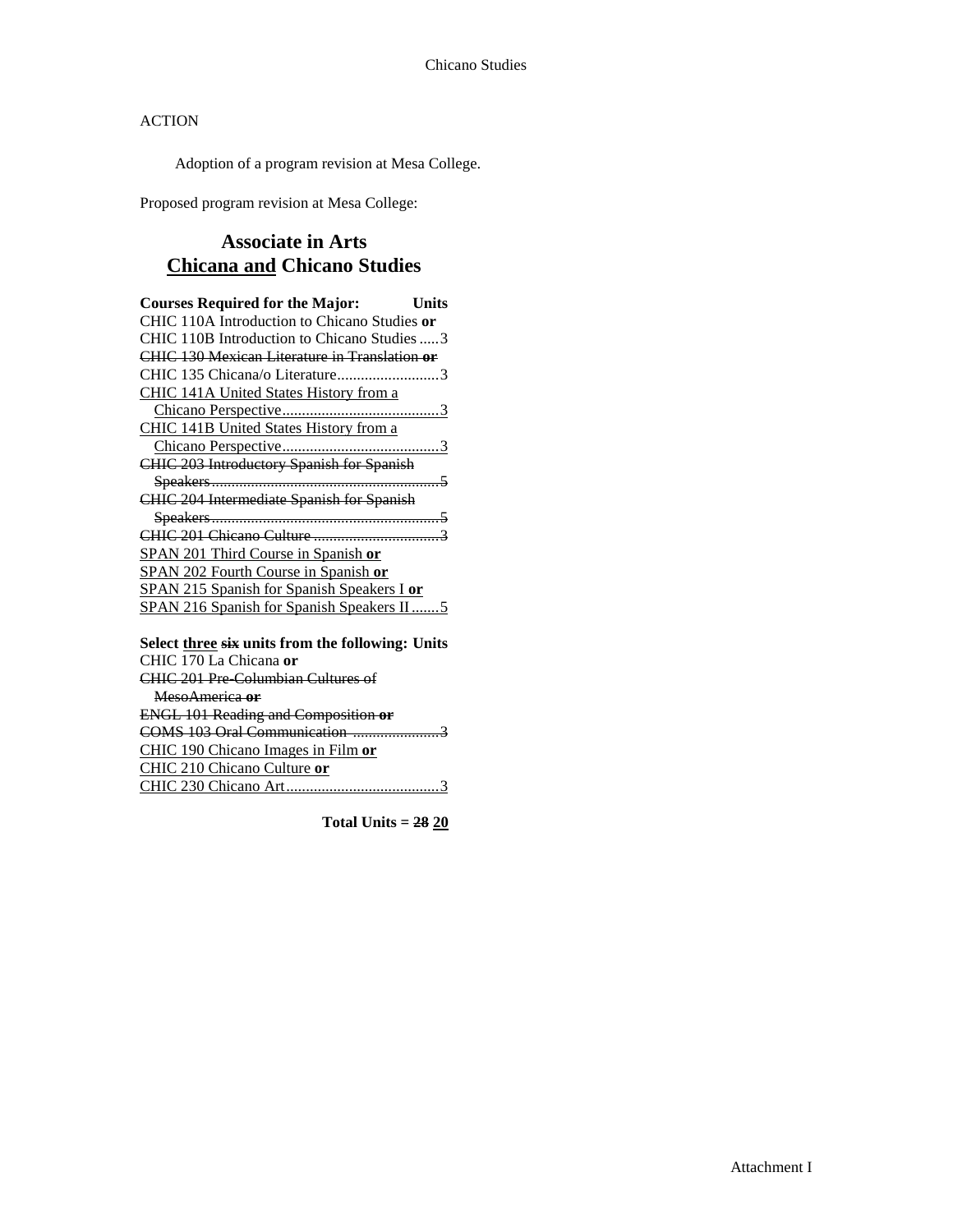Adoption of a program revision at Mesa College.

Proposed program revision at Mesa College:

# **Certificate of Achievement Dietetic Service Supervisor**

| Students must complete all of the following        |  |  |
|----------------------------------------------------|--|--|
| courses with a grade of "C" or better within a     |  |  |
| five-year period in order earn the DSS             |  |  |
| Certificate.                                       |  |  |
| <b>Courses Required for the Major:</b><br>Units    |  |  |
|                                                    |  |  |
| CACM 101 Sanitation, Safety and Equipment3         |  |  |
| <b>CACM 115 Principles of Commercial Cooking.1</b> |  |  |
| HOSP 115 Strategic Leadership in Hospitality 3     |  |  |
| NUTR 116 Principles of Cooking in Healthcare       |  |  |
|                                                    |  |  |
| NUTR 091 Directed Clinical Practice 2              |  |  |
| NUTR 180 Nutrition and Diet Therapy or             |  |  |
|                                                    |  |  |
| <b>NUTR 199 Food Operations in Healthcare</b>      |  |  |
|                                                    |  |  |

**Total Units = 14-15**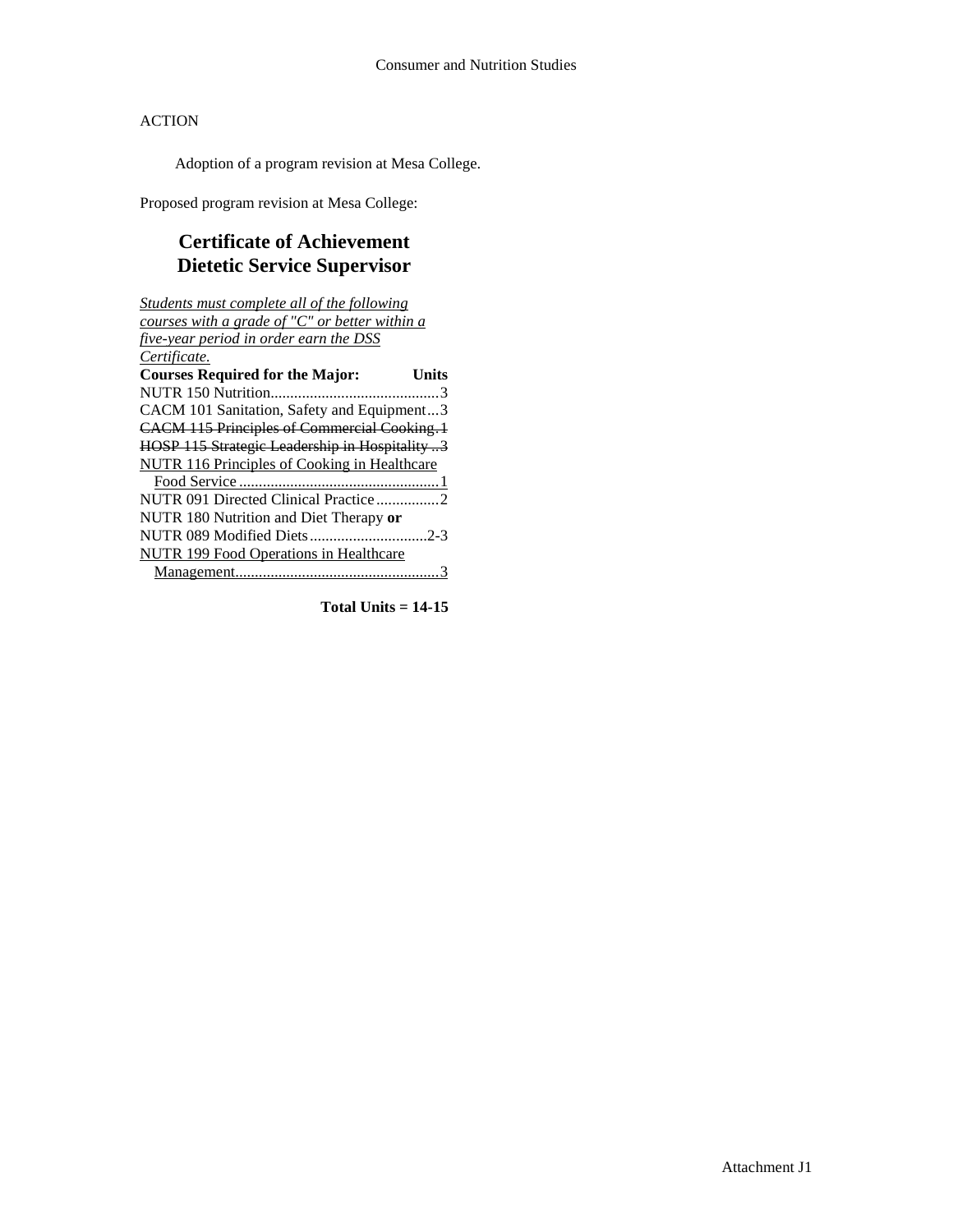Adoption of a program revision at Continuing Education.

Proposed program revision at Continuing Education:

# **Certificate of Completion Secondary Education Completion Program**

**Required Courses:** HSDP 511 Biology 1 HSDP 512 Biology 2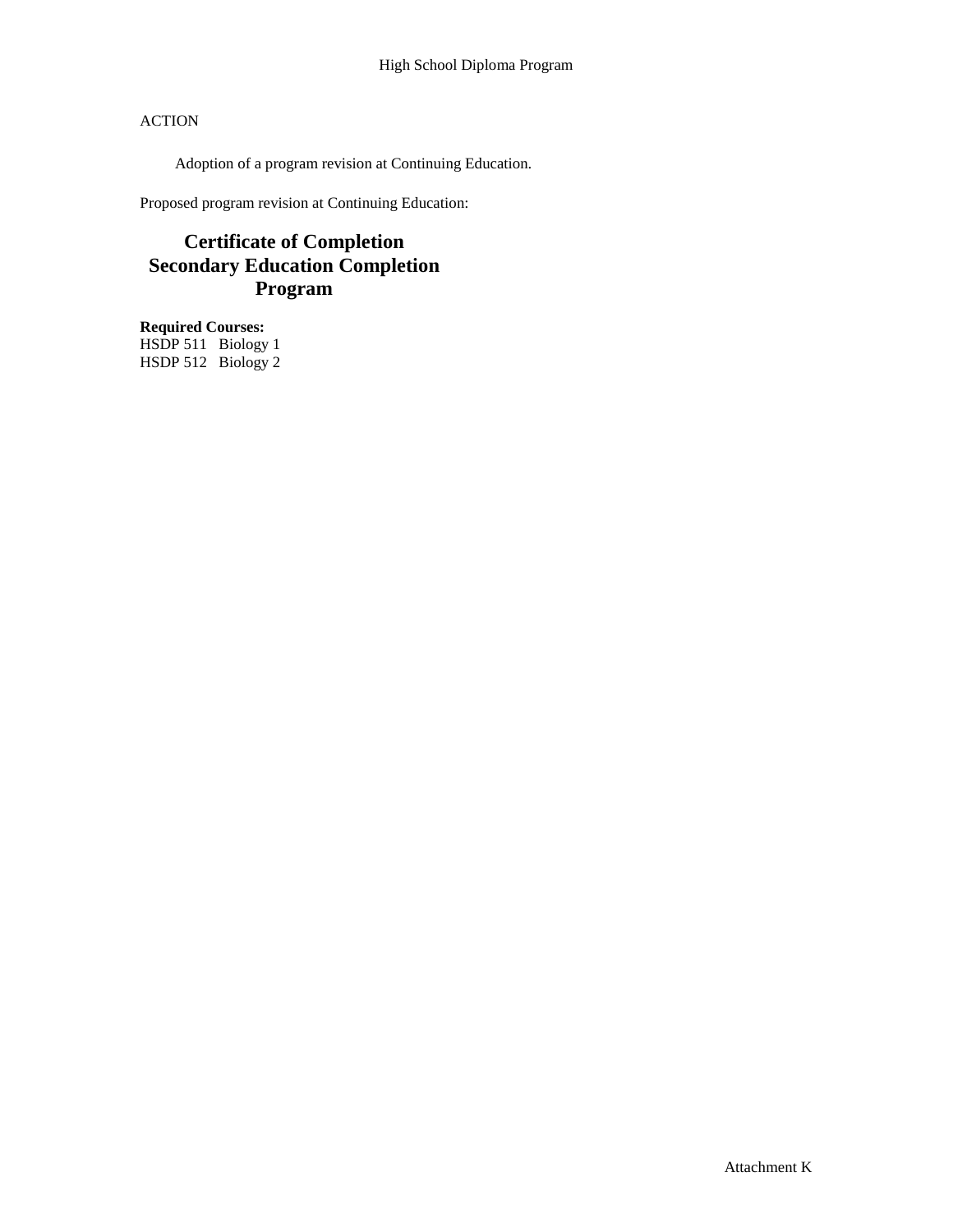Adoption of a program revision at Mesa College.

Proposed program revision at Mesa College:

# **Associate in Arts Degree Liberal Arts and Sciences with an Emphasis in Science Studies: Physical Sciences-Kinesiology and Nutrition**

| <b>Courses Required for the Major:</b><br><b>Units</b> |
|--------------------------------------------------------|
| BIOL 107 General Biology-Lecture and                   |
|                                                        |
|                                                        |
| CHEM 100 Fundamentals of Chemistry and                 |
| CHEM 100L Fundamentals of Chemistry                    |
| Laboratory or                                          |
| CHEM 152 Introduction to General Chemistry             |
| and                                                    |
| CHEM 152L Introduction to General Chemistry            |
|                                                        |
|                                                        |
| Select a minimum of 6 units:<br>Units                  |
| ACCT 116A Financial Accounting 4                       |
|                                                        |
| BIOL 210A Introduction to the Biological               |
|                                                        |
| CHEM 130 Introduction to Organic and                   |
|                                                        |
| CHEM 130L Introduction to Organic and                  |
| Biological Chemistry Laboratory 1                      |
| CHEM 160 Introductory Biochemistry 3                   |
| CHEM 200 General Chemistry I - Lecture 3               |
| CHEM 200L General Chemistry I -                        |
|                                                        |
| CHEM 201 General Chemistry II - Lecture3               |
| CHEM 201L General Chemistry II -                       |
|                                                        |
|                                                        |
| EXSC 241B Introduction to Kinesiology3                 |
| <b>EXSC 242B Care and Prevention of Injuries 3</b>     |
|                                                        |
| NUTR 155 Advanced Nutrition 3                          |
| NUTR 170 Nutrition and Fitness3                        |
| PHYE 166W Weight Training I 0.5-1                      |
| PHYE 241B Introduction to Kinesiology3                 |
| PHYE 242B Care and Prevention of Injuries3             |
|                                                        |
|                                                        |
| PSYC 101 General Psychology3                           |
| PSYC 258 Behavioral Science Statistics3                |

SOCO 101 Principles of Sociology....................3

**Total Units = 18**